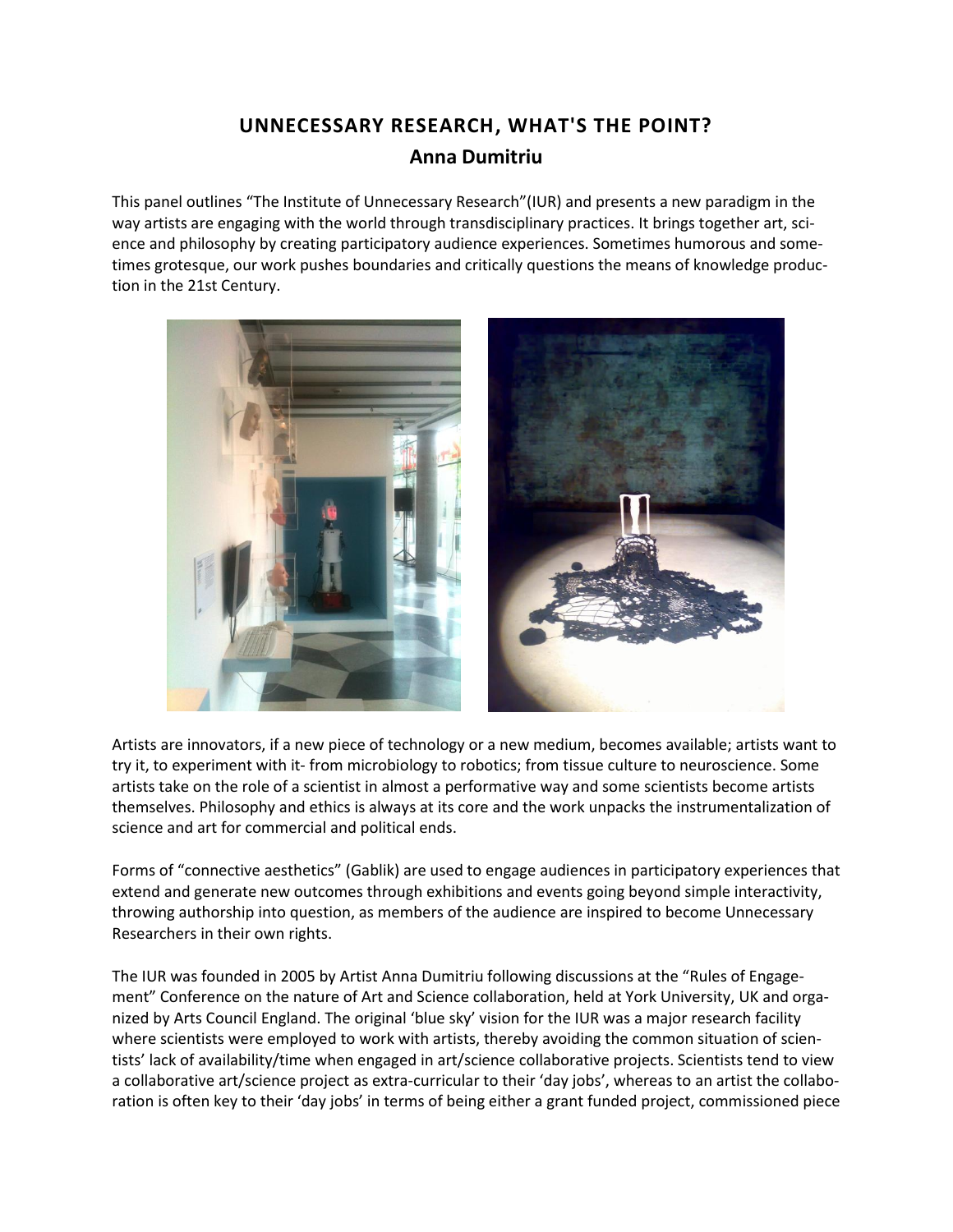or artists' residency. This inconsistency is one of the biggest hurdles for art/science collaboration to overcome, often far greater than issues, such as funding, audience engagement and linguistic incommensurability. Key to the notion of art/science collaboration are these reoccurring questions, "What is the purpose of it?" "What can an artist offer to science", "In terms of art, why engage with science at all?" "What levels of cross-fertilization should happen" and most importantly "what has art got to do with knowledge anyway?" The IUR attempts to work with these questions.

There are obvious financial issues with building a major research facility for artists to work with scientists (the IUR favours a underground facility carved out of a rocky island that can only be reached by boat or helicopter (for purely aesthetic reasons)) so it was decided that The IUR should initially be started as a hub for artists or scientists working a high levels of trans-disciplinary practice, strongly concerned with the philosophical implications of their methodolologies, interested in public engagement and practicing in ways that could be described as 'performative' in nature. A web site was set up in 2005 and a very low-key performance event took place in Dumitriu's studio above The Phoenix Gallery in Brighton, England. Since then the has project attracted wide interest and has grown form there, including further performances and interventions at Sussex University, The Whitechapel Gallery in London, ETH in Zurich and as part of many festivals.

The Institute of Unnecessary Research is now an international hub for researchers and artists working experimentally and deeply engaged with their specific research areas. We present our research through performative and experiential methods, engaging the public and new audiences in our ideas.

The IUR uses performance as a means of conveying research; often events have an interactive component, the audience taking part in experiments and research activities thus changing the direction, development and final outcomes of the artwork. Critical theorist Suzi Gablik discusses in her essay on "Connective Aesthetics" that the traditional relationship of the artist to the artwork has come to be superseded, and that this social role of art has become increasingly important, since there is:

".. a rejection of modernism's bogus ideology of neutrality. Many artists now refuse the notion of a completely narcissistic exhibition practice as the desirable goal for art". (Gablik)

Artists have now come to see the process as equal to, or even more important than the outcome, or the performance is more important than the documentation of it. So the means of production of the artwork as a dialogical and collaborative process is also the outcome of the artwork in this model, which is what makes it so relevant to Art/Science practice, it is an analogue of the typical, natural relationship of the artist to the scientist (and vice versa), the journey rather than the destination. Although not inherent in all Art/Science practice it would seem logical to include the audience in the collaboration, with their own vast tracts of knowledge and experience. Gablik states:

"..there is distinct shift in the locus of creativity from the autonomous, self contained individual to a new dialogical structure that frequently is not the product of a single individual but the result of a collaborative and interdependent process". (Gablik)

This influence of performative, dialogical aesthetics, which comes from the collaborative structure of Art/Science practice makes it a useful technique for reaching out to new audiences in a non-hierarchical way. But these forms of collaboration are not easy and require huge conviction, and effort from all partners involved.